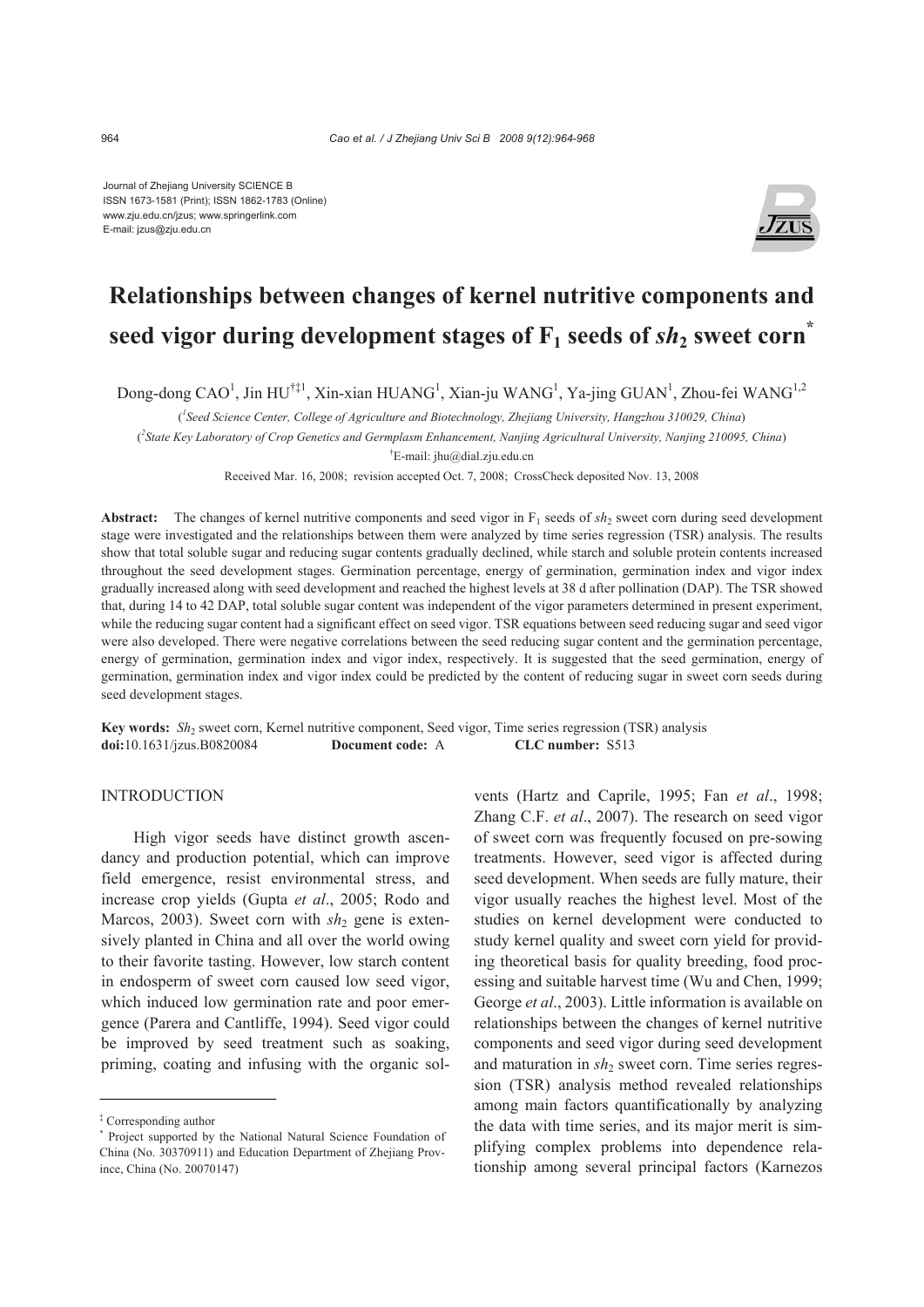and Matches, 1992; Liu, 1997). Analysis of relationships between the changes of kernel nutritive components and seed vigor during seed development in *sh*2 sweet corn by TSR has not yet been reported as far as we know.

In present study, the changes of kernel nutritive components and seed vigor during seed development period in F1 seeds of *sh*2 sweet corn were determined, and their TSR equations were established for investigating the effects of kernel nutritive components on seed vigor. Predicting vigor expression at different development stages will provide theoretical basis for the production of sweet corn seeds with high vigor.

#### MATERIALS AND METHODS

## **Materials**

Supersweet corn seeds  $(F_1$  hybrid with  $sh_2$  gene) from cv. Supersweet 2018 and Shuxuan 1 were used. Their respective parental inbreds were planted in the field with similar soil conditions and usual management. The planting was performed with a density of 4500 plants per  $666.7 \text{ m}^2$  at Hangzhou Vegetable Science Institute in Zhejiang Province, China. Seeds of two  $F_1$  hybrids were produced after synchronous hand cross-pollination.

#### **Seed harvest**

Corn ears were harvested at various development stages between 14 to 42 d (at an interval of 4 d) after pollination (DAP). At each harvest, 10 plants were randomly chosen and the first ear from the top of the plant was harvested by hand. Seeds from the middle part of corn ears were threshed by hand, then air-dried, and mixed for further tests.

#### **Germination tests**

Germination tests were conducted with three replicates, each consisting of 50 seeds placed in a 12 cm×18 cm×9 cm germination box containing wet sand. After that, seeds were incubated in a germination chamber at 25 °C for 7 d. The number of germinated seeds was counted daily, and then energy of germination and germination percentage were calculated after 4 and 7 d, respectively. Based on the number of germinated seeds, germination index  $(GI=\sum(G_i/T_t)$ , where  $G_t$  is the number of the germinated seeds on Day  $t$ , and  $T_t$  is time corresponding to  $G_t$  in days) and vigor index ( $VI = GI \times H_s$ , where  $H_s$  is shoot height) were calculated (Zhang S. *et al*., 2007; Muharrem *et al*., 2008). Energy of germination was the percentage of the number of germinating seeds 4 d after planting relative to the number of seeds tested.

#### **Kernel nutritive component measurement**

Evaluation of kernel nutritive components was performed on 3 replications of 20 seeds at each harvest. Soluble protein was extracted from the seeds and determined according to the method of Coomassie brilliant blue G-250 staining (Li, 2000). Contents of total soluble sugar, reducing sugar and starch were determined by 3,5-dinitrosalicylic acid method (Jiang, 1999).

#### **Statistical analysis**

A regression analysis for the relationships between kernel nutritive components and seed vigor was conducted by the method of TSR in SAS (version 8.0).

## RESULTS

## **Changes of nutritive components during seed development**

Both of total soluble sugar and reducing sugar contents in the kernels decreased gradually along with the seed development in Supersweet 2018 and Shuxuan 1, but appeared unchanged or slightly changed during 26 to 42 DAP (Fig.1a).

Starch, transformed from soluble sugar during seed development, accumulated in seed endosperm. During seed development, starch content in the kernels gradually increased with small changes from 14 to 42 DAP. Similarly, the soluble protein content of the kernels harvested in different development stages changed slightly from 7.26% to 7.92% in Supersweet 2018 and from 7.59% to 8.85% in Shuxuan 1 (Fig.1a).

## **Changes of germination and vigor during seed development**

Along with seed development, germination energy, germination percentage, germination index and vigor index had a gradual increase trend; two cultivars had similar changes except at 22 DAP (Fig.1b). All the four parameters had low levels at 14 DAP in both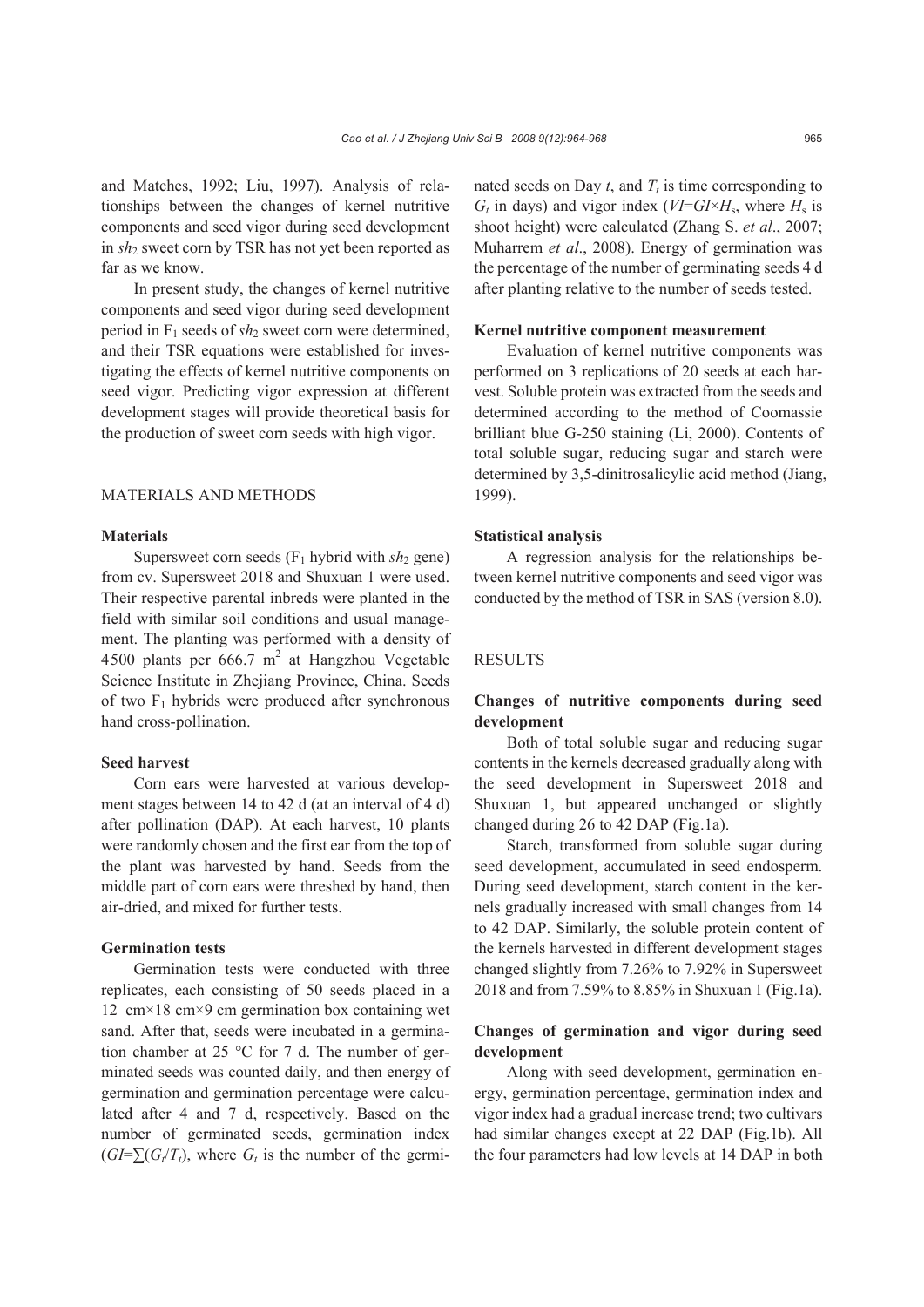

**Fig.1 The changes of (a) the nutritive components (total soluble sugar, reducing sugar, starch, and soluble protein) and (b) germination and vigor (germination percentage, energy of germination, germination index, and vigor index) in kernels of Supersweet 2018 and Shuxuan 1 during seed development**

cultivars, and germination percentage was only 34.7% in Supersweet 2018 and 51.3% in Shuxuan 1, respectively. Rapid increases in germination energy, germination percentage, germination index and vigor index were observed between 14 and 18 DAP. All the four parameters reached higher level at 26 DAP, and then changed slightly after 26 DAP.

# **TSR analysis between kernel nutritive components and seed vigor**

The relationships between kernel nutritive components and seed vigor from 14 to 42 DAP in Supersweet 2018 and Shuxuan 1 were analyzed using TSR method (Table 1). Among all 8 equations,  $X_2$ (reducing sugar) in 6 equations,  $X_3$  (starch) in 3 equations and  $X_4$  (soluble protein) in 2 equations had a significant contribution to the corresponding equations ( $P<0.05$ ), respectively, while  $X_1$  (total

soluble sugar) failed to contribute to all the equations (Table 1). The contribution of  $X_2$  (reducing sugar) to the significant equations was larger than that of the other three variables, reaching 75%. The equations with significant  $X_2$  had values of  $R^2$  ranging from 0.6237 to 0.9367, suggesting that the equations had a higher accordant level with data, and reducing sugar among nutritive components was the main factor affecting seed vigor. According to the above results, simpler equations were developed with TSR by eliminating factors with slight effects on seed vigor (Table 2). Reducing sugar had significant contributions (*P*<0.05) to all 8 equations. When compared with equations in Table 1,  $R^2$  values in Table 2 slightly changed; however, equations were easier to be used. Seed vigor can be predicted according to the data of reducing sugar obtained during seed development stages.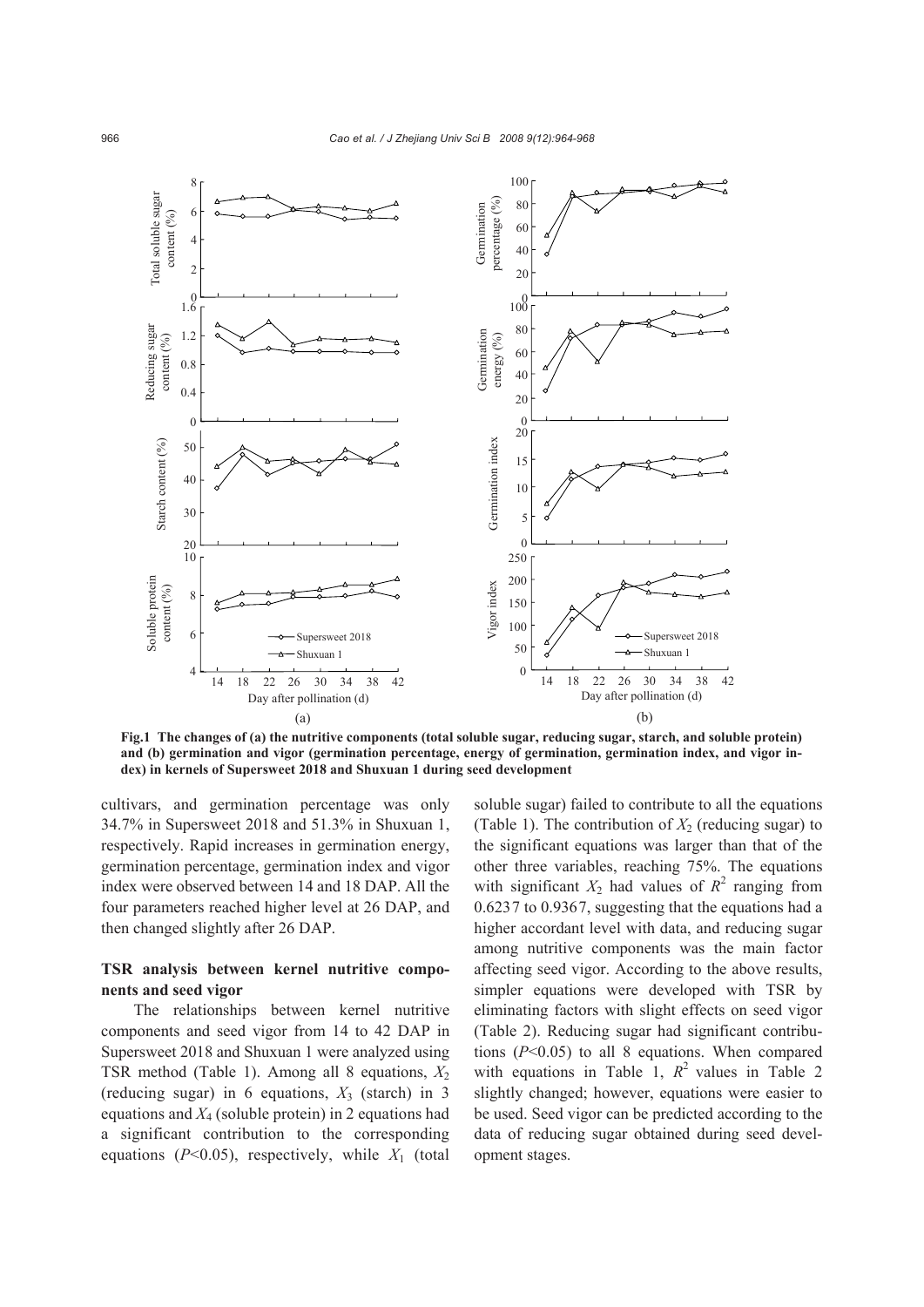| Variety   | Parameters                             | Time series regression equations                                                                                 | $R^2$  |
|-----------|----------------------------------------|------------------------------------------------------------------------------------------------------------------|--------|
|           | Supersweet 2018 Germination percentage | $\hat{Y}_1 = -11.9095 - 12.8533X_1 - 87.2261X_2 + 1.6293X_3 + 21.0856X_4$                                        | 0.9367 |
|           |                                        | $(b_0=0.8976, b_1=0.1558, b_2=0.0014, b_3=0.0171, b_4=0.0453)$                                                   |        |
|           | Energy of germination                  | $\hat{Y}_2 = -75.1143 - 19.8869X_1 - 43.6137X_2 + 2.1360X_3 + 23.7112X_4$                                        | 0.8897 |
|           |                                        | $(b_0=0.5867, b_1=0.1264, b_2=0.2070, b_3=0.0249, b_4=0.1176)$                                                   |        |
|           | Germination index                      | $\hat{Y}_3 = -4.5712 - 2.1622X_1 - 12.0763X_2 + 0.2357X_3 + 3.6027X_4$                                           | 0.9005 |
|           |                                        | $(b_0=0.8313, b_1=0.2674, b_2=0.0293, b_3=0.0955, b_4=0.1316)$                                                   |        |
|           | Vigor index                            | $\hat{Y}_4 = -494.6744 - 21.7958X_1 - 112.6757X_2 + 3.4844X_3 + 90.7512X_4$                                      | 0.8730 |
|           |                                        | $(b_0=0.2667, b_1=0.5623, b_2=0.2860, b_3=0.2015, b_4=0.0625)$                                                   |        |
| Shuxuan 1 | Germination percentage                 | $\hat{Y}_1$ = 76.7246+3.090 1 $X_1$ - 78.295 1 $X_2$ + 0.085 4 $X_3$ + 9.770 3 $X_4$                             | 0.6237 |
|           |                                        | $(b_0=0.4747, b_1=0.6862, b_2=0.0216, b_3=0.9336, b_4=0.2593)$                                                   |        |
|           | Energy of germination                  | $\hat{Y}_2$ = 213.4506+4.1800 $X_1$ - 122.2558 $X_2$ - 0.3551 $X_3$ + 0.0295 $X_4$                               | 0.7880 |
|           |                                        | $(b_0=0.0123, b_1=0.4783, b_2<0.0001, b_3=0.6364, b_4=0.9961)$                                                   |        |
|           | Germination index                      | $\hat{Y}_3$ = 28.9537+0.7522 $X_1$ - 16.7996 $X_2$ - 0.0227 $X_3$ + 0.0308 $X_4$                                 | 0.6895 |
|           |                                        | $(b_0=0.0795, b_1=0.4820, b_2=0.0019, b_3=0.8820, b_4=0.9809)$                                                   |        |
|           | Vigor index                            | $\hat{Y}_4$ = 282.6150+5.8546X <sub>1</sub> -290.8102X <sub>2</sub> -0.8196X <sub>3</sub> +26.2725X <sub>4</sub> | 0.7696 |
|           |                                        | $(b_0=0.2948, b_1=0.7538, b_2=0.0016, b_3=0.7445, b_4=0.2181)$                                                   |        |

**Table 1 The time series regression equations between kernel nutritive components and seed vigor during development of Supersweet 2018 and Shuxuan 1**

 $X_1, X_2, X_3$  and  $X_4$  were total soluble sugar, reducing sugar, starch and soluble protein contents, respectively;  $\hat{Y}_1, \hat{Y}_2, \hat{Y}_3$  and  $\hat{Y}_4$  were germination percentage, energy of germination, germination index and vigor index, respectively;  $b_0$ ,  $b_1$ ,  $b_2$ ,  $b_3$  and  $b_4$  were *P* values for intercept,  $X_1, X_2, X_3$  and  $X_4$ , respectively

**Table 2 The time series regression equations between seed reducing sugar content and seed vigor during development of Supersweet 2018 and Shuxuan 1**

| Variety   | Parameters                             | Time series regression equations                                          | $R^2$  |
|-----------|----------------------------------------|---------------------------------------------------------------------------|--------|
|           | Supersweet 2018 Germination percentage | $\hat{Y}_1$ = 231.5300 – 147.3489 $X_2$ ( $b_0$ < 0.0001, $b_2$ < 0.0001) | 0.8796 |
|           | Energy of germination                  | $\hat{Y}_2$ =185.7707-108.4236 $X_2$ ( $b_0$ <0.0001, $b_2$ =0.0012)      | 0.8143 |
|           | Germination index                      | $\hat{Y}_3$ = 31.4047–18.7533 $X_2$ ( $b_0$ <0.0001, $b_2$ =0.0001)       | 0.8633 |
|           | Vigor index                            | $\hat{Y}_4$ =352.9968-198.9216 $X_2$ ( $b_0$ =0.0004, $b_2$ =0.0114)      | 0.8480 |
| Shuxuan 1 | Germination percentage                 | $\hat{Y}_1$ = 188.3693–88.3884 $X_2$ ( $b_0$ <0.0001, $b_2$ =0.0008)      | 0.5906 |
|           | Energy of germination                  | $\hat{Y}_2$ = 207.5386-113.8824 $X_2$ ( $b_0$ <0.0001, $b_2$ <0.0001)     | 0.7804 |
|           | Germination index                      | $\hat{Y}_3$ = 30.3665–15.6029 $X_2$ ( $b_0$ <0.0001, $b_2$ <0.0001)       | 0.6799 |
|           | Vigor index                            | $\hat{Y}_4$ = 516.5426-312.7926 $X_2$ ( $b_0$ < 0.0001, $b_2$ < 0.0001)   | 0.7447 |

 $X_2$  was reducing sugar content;  $\hat{Y}_1$ ,  $\hat{Y}_2$ ,  $\hat{Y}_3$  and  $\hat{Y}_4$  were germination percentage, energy of germination, germination index and vigor index, respectively;  $b_0$  and  $b_2$  were *P* values for intercept and  $X_2$ , respectively

#### DISCUSSION

Seed development starts from zygote. During the development of seeds, a large number of nutrients gradually accumulate inside of the seeds, and morphological and physiological changes in seeds take place. Finally, seeds gradually reach maturation and have high vigor (Huang and Fu, 1992). Generally, corn seeds reach to complete maturity stage at about 40 DAP; therefore, the changes of nutritive components and vigor of sweet corn seeds from 14 to 42 DAP were estimated in present study.

In different stages of seed development, the contents of nutrient components in seeds changed, and there were similar change trends in nutritive components between the two *sh*<sub>2</sub> hybrids, Supersweet 2018 and Shuxuan 1. The present study shows that the contents of total soluble sugar and reducing sugar